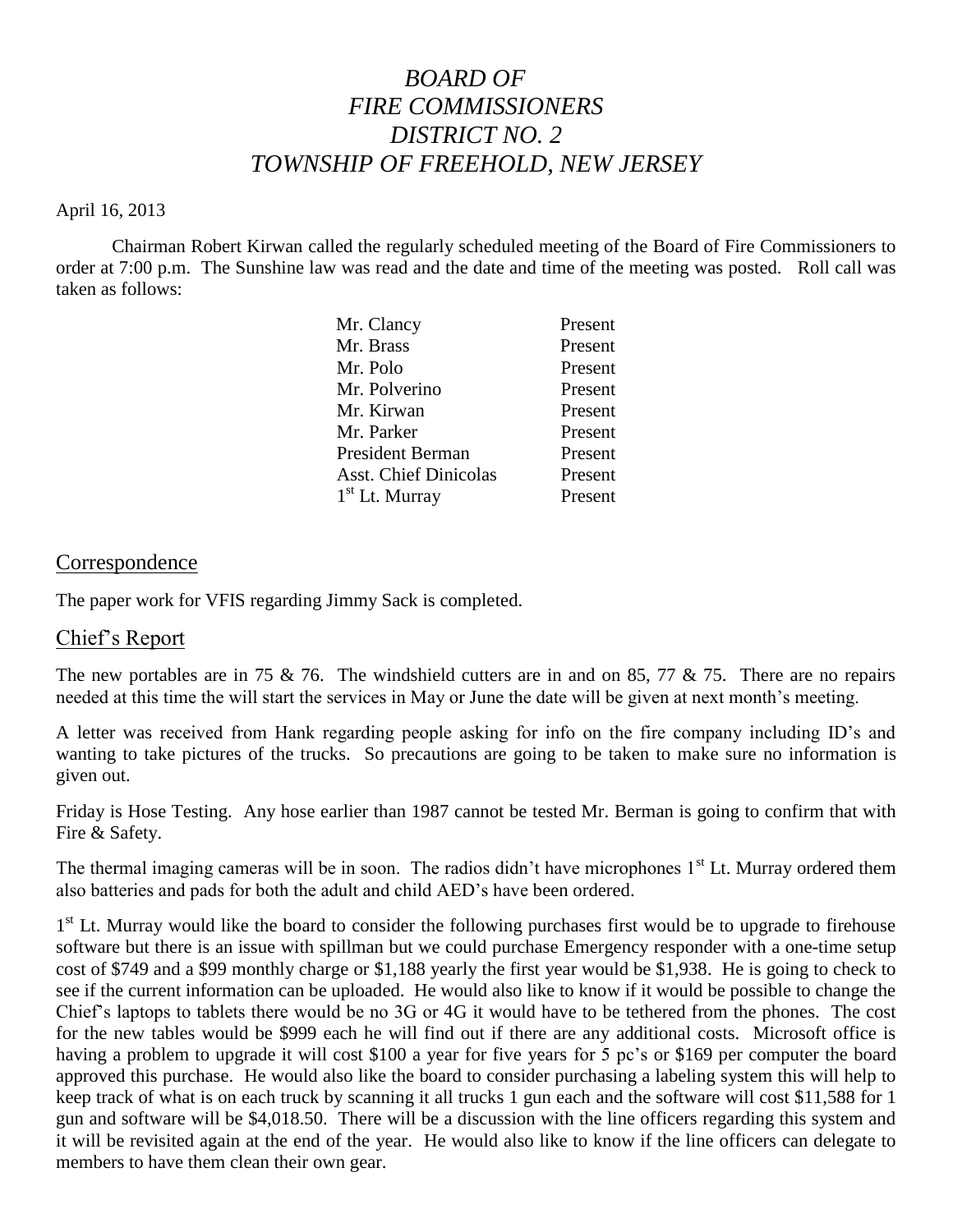## Radio & Alarm

Progress.

## Building

Everything is good.

#### Insurance

Progress.

## **Maintenance**

Cummins Metro Power house generator renewal contract is here for 2 inspections on each unit total cost for the contract is \$3,960.

## New Business

Good Will Hook and Ladder Co. has asked if they could have their wet down ceremony at Daniels Way during the month of October on a Saturday afternoon contact is John O'Grady. The Board does not feel that is a good idea Mr. Polo made a motion and Mr. Kirwan 2<sup>nd</sup> it role was called and they board decided not to let them have the wet down.

Chief Goldstein would like to purchase new hose to replace some of the bad hose. He will get written quotes for the board.

## Old Business

Nothing at this time.

## Treasurer's Report

The check was received from FEMA for \$21,737.57 that went to the state police for Hurricane Sandy and was deposited on 4/24/13. The first quarter payment from freehold twp. in the amount of \$261,500 was received and deposited on 3/29/13.

| Freehold Savings Bank |                  |                |  |
|-----------------------|------------------|----------------|--|
|                       | Checking         | 1,881.84       |  |
| <b>Money Market</b>   |                  | 881,947.39     |  |
|                       | <b>CD</b>        | 1,128,917.24   |  |
| Total assets:         |                  | \$2,012,746.47 |  |
| April Bills           |                  |                |  |
| 8705                  | NJ Natural Gas   | 1,345.41       |  |
| 8706                  | JCP & L          | 716.41         |  |
| 8707                  | Verizon Wireless | 777.06         |  |
| 8708                  | Verizon          | 460.15         |  |
| 8709                  | Cablevision      | 319.00         |  |